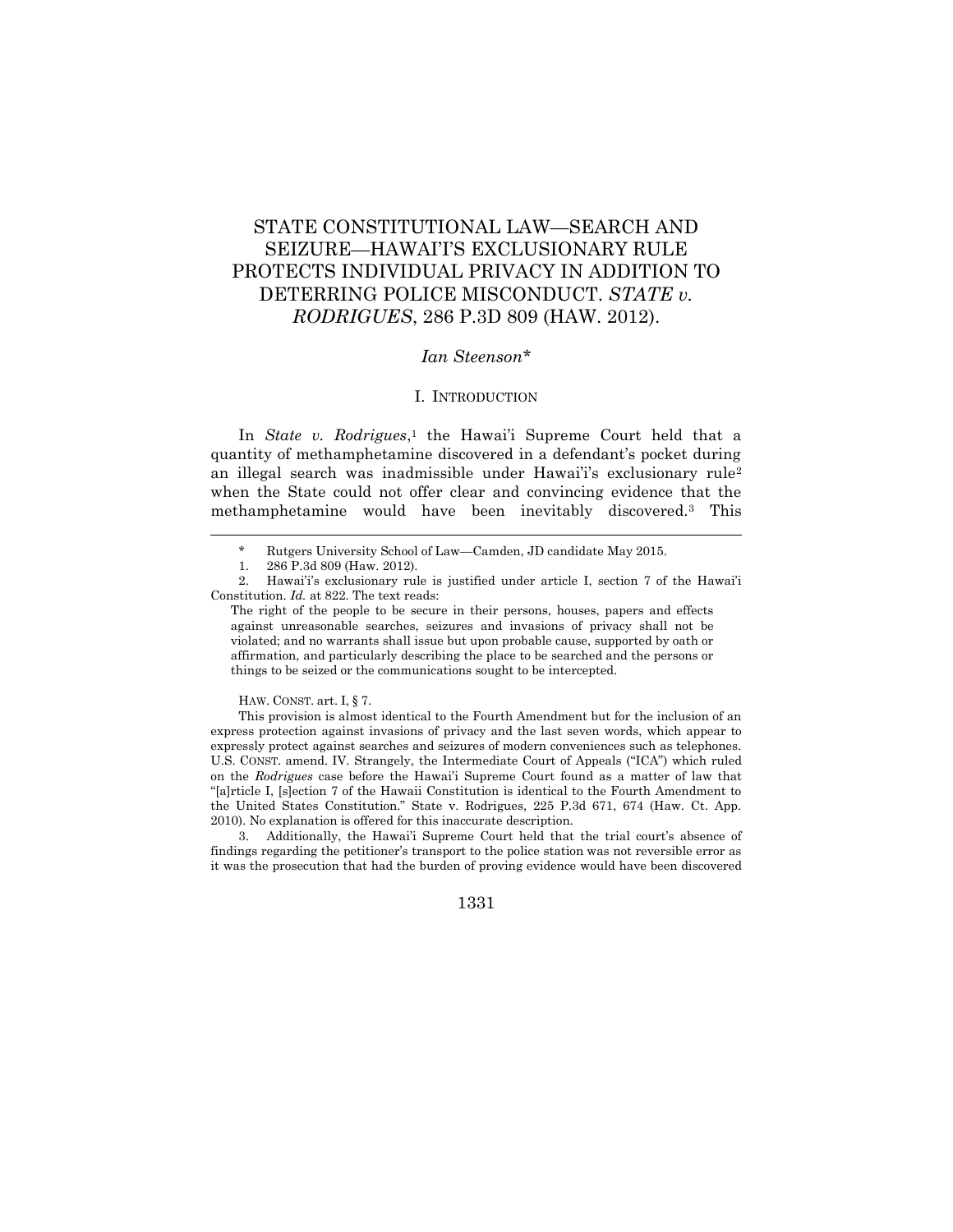Comment will provide a brief overview of the inevitable discovery rule in federal law and the varying approaches taken by several states, as well as analyze the decision under relevant Hawai'i law. Ultimately, this Comment will conclude that the court's decision in *State v. Rodrigues* is consistent with Hawai'i law, and furthermore that Hawai'i's exclusionary rule provides additional protection not afforded by its federal and state counterparts.

## II. THE EXCLUSIONARY RULE AND INEVITABLE DISCOVERY EXCEPTION IN FEDERAL AND STATE LAW

# *A. The origin of the inevitable discovery rule and its status under federal law*

The exclusionary rule in American jurisprudence has its origin in the 1914 case *Weeks v. United States*, <sup>4</sup> in which the U.S. Supreme Court read the Fourth Amendment to demand the return of wrongfully seized evidence, precluding its use by the prosecution.<sup>5</sup> The Supreme Court first articulated the inevitable discovery exception, which applies to the exclusionary rule, in the 1984 case *Nix v. Williams*. <sup>6</sup> The inevitable discovery exception essentially gives a prosecutor a second chance to admit otherwise inadmissible evidence if he can demonstrate, by a preponderance of the evidence,<sup>7</sup> that the evidence would have inevitably been discovered in the absence of the illegal police search.<sup>8</sup> The inevitable discovery exception is rooted in the same rationale that justifies the alternative "independent source" exception, "allow[ing] admission of

during an inventory search. *Rodrigues*, 286 P.3d at 818. Also, the court found that the trial court entered sufficient findings that the inventory search of the petitioner took place and thus found no reason to remand on the same issue. *Id.* at 818–19.

<sup>4.</sup> 232 U.S. 383 (1914).

<sup>5.</sup> *Id.* at 398. The wrongfully seized evidence in question included certain stock and bond certificates and various family heirlooms*. Id.* at 387.

<sup>6.</sup> 467 U.S. 431 (1984).

<sup>7.</sup> See *infra* note 9, for a brief discussion of the burden of proof.

<sup>8.</sup> In *Nix*, the Supreme Court upheld the admissibility of information, and all related evidence regarding a dead body in a criminal trial, even though the location of the body was provided during an interrogation that violated the defendant's right to counsel. 467 U.S. at 447–50. Chief Justice Burger, who crafted the majority opinion, stated that a search party, which was already operating nearby at a distance of only two and a half miles from where the remains would later be found, would have inevitably discovered the body independent of the illegally conducted interrogation. *Id.* at 449–50.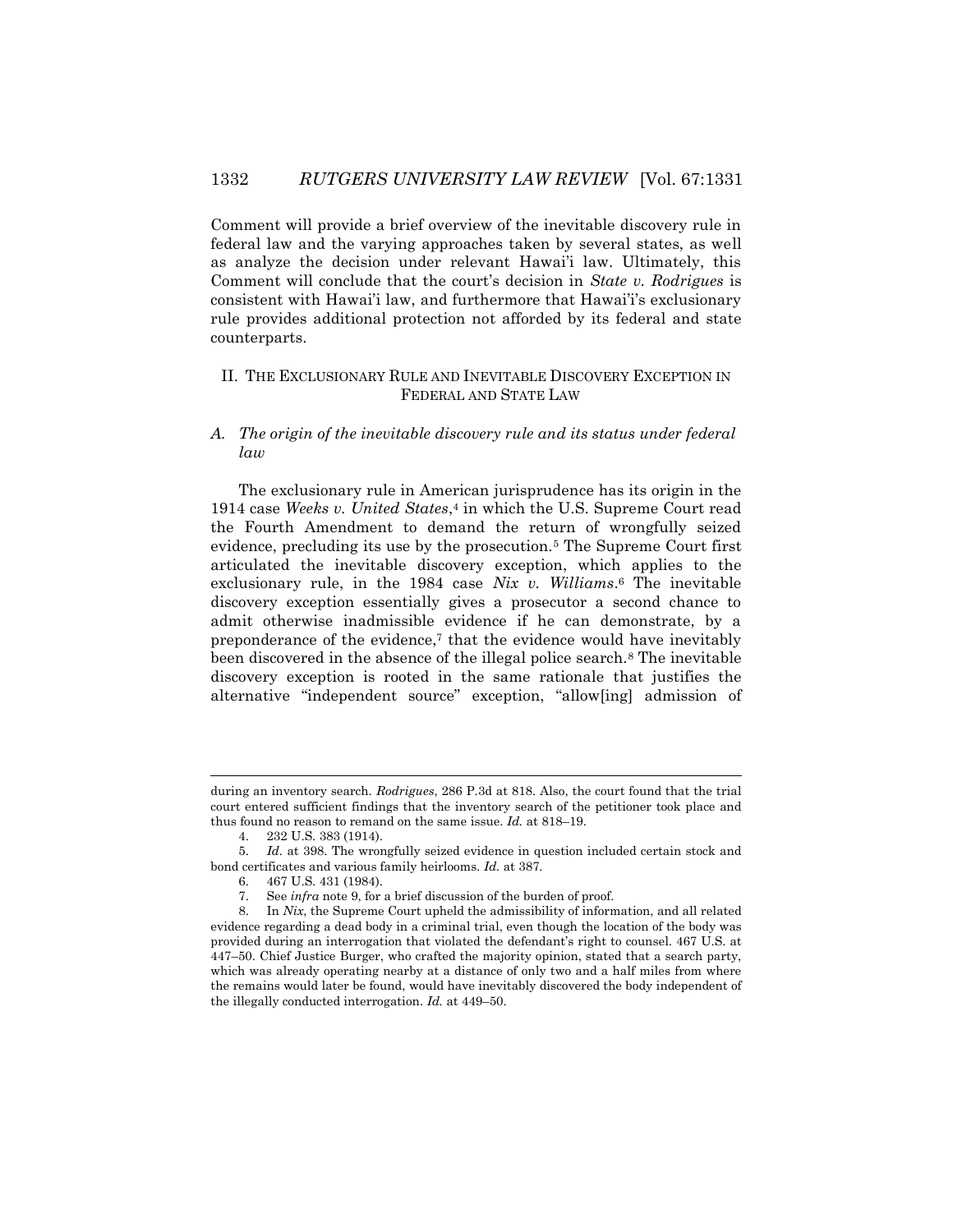evidence that has been discovered by means wholly independent of any constitutional violation."<sup>9</sup>

The primary justification recognized by the Court under current law does not embrace personal privacy concerns. Rather, the exclusionary rule in federal law exists mainly to deter police misconduct.<sup>10</sup> The rationale behind the federal exclusionary rule is not a particularly generous one and its effectiveness has been called into question.<sup>11</sup>

#### *B. The inevitable discovery rule under alternative state law*

The Supreme Court applied the exclusionary rule to the states in 1961 following the decision in *Mapp v. Ohio*. <sup>12</sup> Among the states, this federal baseline rule, which aims only to deter police misconduct, is rarely departed from.<sup>13</sup> Though most state supreme courts have declared that their respective canons of constitutional law reserve the right to

10. "The core rationale consistently advanced by this Court for extending the exclusionary rule to evidence that is the fruit of unlawful police conduct has been that this admittedly drastic and socially costly course is needed to deter police from violations of constitutional and statutory protections." *Nix*, 467 U.S. at 442–43.

13. For a broad review of each state's approach to this issue, see Michael J. Gorman, *Survey: State Search and Seizure Analogs*, 77 MISS. L.J. 417 (2007).

l

<sup>9.</sup> *Id.* at 443. In his dissent in *Nix*, Justice Brennan agreed that the "independent source" and "inevitable discovery" exceptions have a similar rationale, but must be distinguished from each other as an inevitable discovery exception occurs only when the seizure of evidence independent of a constitutional violation is purely hypothetical. *Id.* at 459 (Brennan, J., dissenting). A legitimate seizure has, by necessity, not yet occurred. Justice Brennan argued that increasing the burden of proof from preponderance of the evidence to the clear and convincing evidence standard would better protect the "fundamental rights served by the exclusionary rule." *Id.* at 459–60. This language is in disagreement with the majority-recognized justification that the exclusionary rule exists only to deter police misconduct. *See infra* note 10 and accompanying text. The distinction between protecting individual privacy and deterring police misconduct is subtle. Alas, the Court's "zealous efforts to emasculate the exclusionary rule" prevailed. *Nix*, 467 U.S. at 459 (Brennan, J., dissenting).

<sup>11.</sup> *See* Alicia M. Hilton, *Alternatives to the Exclusionary Rule After* Hudson v. Michigan*: Preventing and Remedying Police Misconduct*, 53 VILL. L. REV. 47 (2008). Hilton argues for a reconsideration of the exclusionary rule as the default Fourth Amendment remedy on the basis that it provides no remedy when rights are violated and may even encourage law enforcement officers to commit illegal acts in order to secure convictions. *Id.*  at 47.

<sup>12.</sup> 367 U.S. 643 (1961). In *Mapp*, obscene materials were recovered from the defendant's home after an illegal search. *Id.* at 644–45. At the time, Ohio law prohibited the knowing possession of pornographic materials, with the statute imposing a rather severe penalty consisting of a monetary fine between two hundred and two thousand dollars, and a jail term of one to seven years. *Id.* at 643 n.1.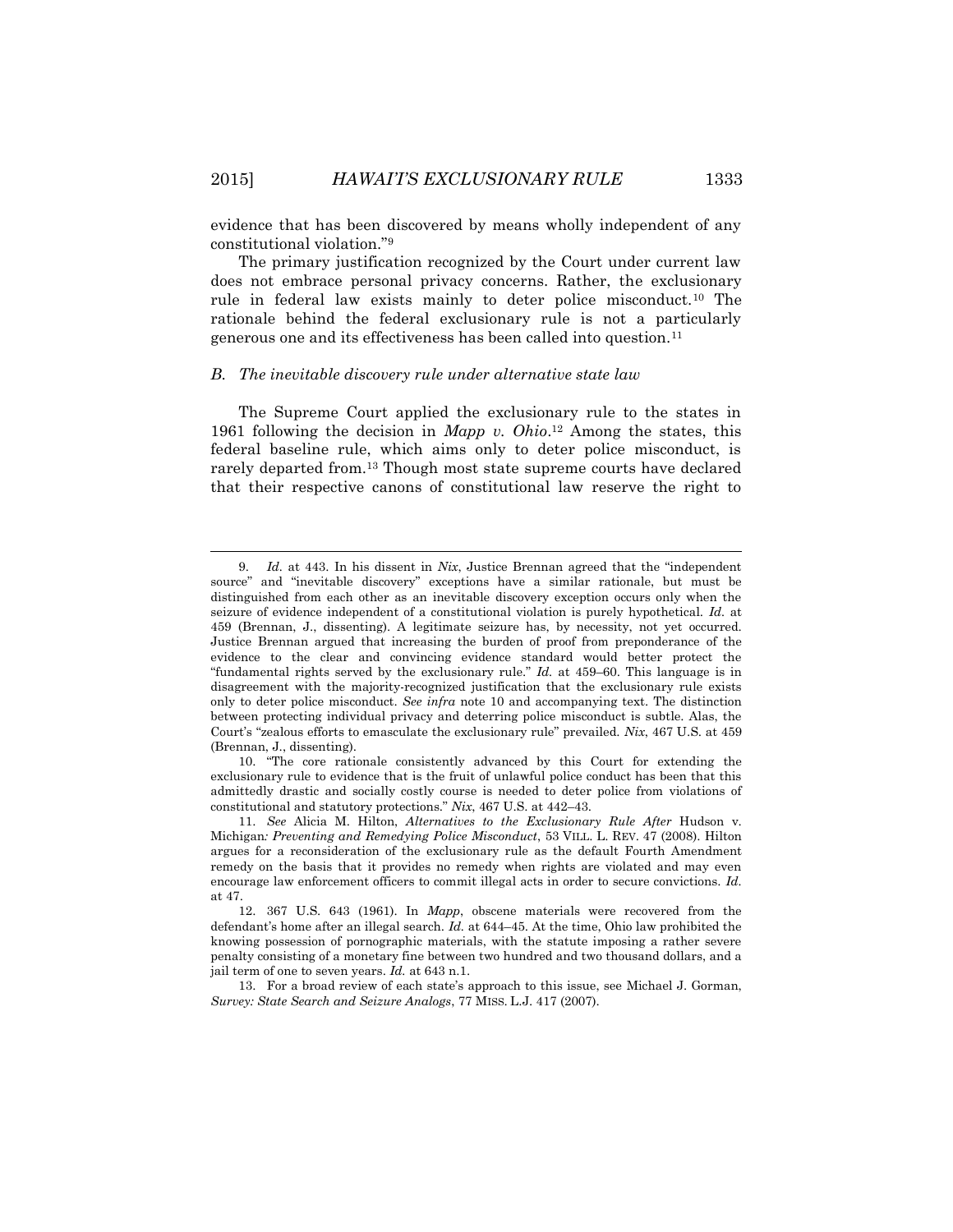embrace broader protections<sup>14</sup> than those afforded under federal law, state search and seizure jurisprudence is generally coextensive with federal law rather than *more* extensive.<sup>15</sup> Ohio's case law is typical of this phenomenon. Its supreme court once stated: "We are disinclined to impose greater restrictions in the absence of explicit state constitutional guarantees protecting against invasions of privacy that clearly transcend the Fourth Amendment."<sup>16</sup>

Some states do offer greater protections in the context of search and seizure. These exceptions are the result of a state's constitutional emphasis on individual privacy. Alaska's case law is instructive, with a constitutional provision that explicitly states "the right of the people to privacy is recognized and shall not be infringed."<sup>17</sup> Similar provisions exist in several other state constitutions, including Montana and Florida.<sup>18</sup> At least one state, New Jersey, specifically requires that a prosecution satisfy a heightened clear and convincing evidentiary standard to admit evidence based on an inevitable discovery argument.<sup>19</sup>

15. Maine, for example, offers protection against unreasonable searches and seizures stated to be identical to the Fourth Amendment. Gorman, *supra* note 13, at 433.

16. State v. Geraldo, 429 N.E.2d 141, 145 (Ohio 1981).

<sup>14.</sup> *See generally id.* Arizona, like other states, reserves its right to depart from the federal standard but has not articulated a test separate from the federal one. *Id.* at 420. Colorado is similarly situated, having articulated no separate test of its own. *Id.* at 422–23. Illinois represents another example; its supreme court expressed an unwillingness to find additional privacy protections in the absence of specific constitutional provisions or instructive language in the constitutional convention's debates and committee reports. *Id.*  at 428–29. The Kentucky Supreme Court was clear that "[s]ection 10 of the Kentucky Constitution provides no greater protection than does the [F]ederal Fourth Amendment." *Id.* at 431–32 (quoting Colbert v. Commonwealth, 43 S.W.3d 777, 780 (Ky. 2001)). Section 10 of the Kentucky Constitution is nearly identical to the Fourth Amendment. KY. CONST. § 10.

<sup>17.</sup> ALASKA CONST. art. I, § 22. The Alaska Supreme Court once observed that "the Alaska constitutional guarantee against unreasonable searches and seizures is broader in scope than [F]ourth [A]mendment guarantees under the United States Constitution, at least in part because of the more extensive right of privacy guaranteed Alaskan citizens by article I, section 22 of our state constitution." Reeves v. State, 599 P.2d 727, 734 (Alaska 1979). That provision of the Alaska Constitution is not unlike article I, section 7 of the Hawai'i Constitution. *See supra* note 2.

<sup>18.</sup> Montana and Florida have specific constitutional provisions. Gorman, *supra* note 13, at 425–26, 439–40. Some state supreme courts, such as that in Mississippi, have read greater privacy protections into their constitutions in the absence of an explicit mention of increased privacy protections. *Id.* at 438.

<sup>19.</sup> State v. Sugar, 495 A.2d 90, 103–04 (N.J. 1985). This is the same standard required in Hawai'i as articulated by the case at the center of this Comment, *State v. Rodrigues*. *See infra* Part III.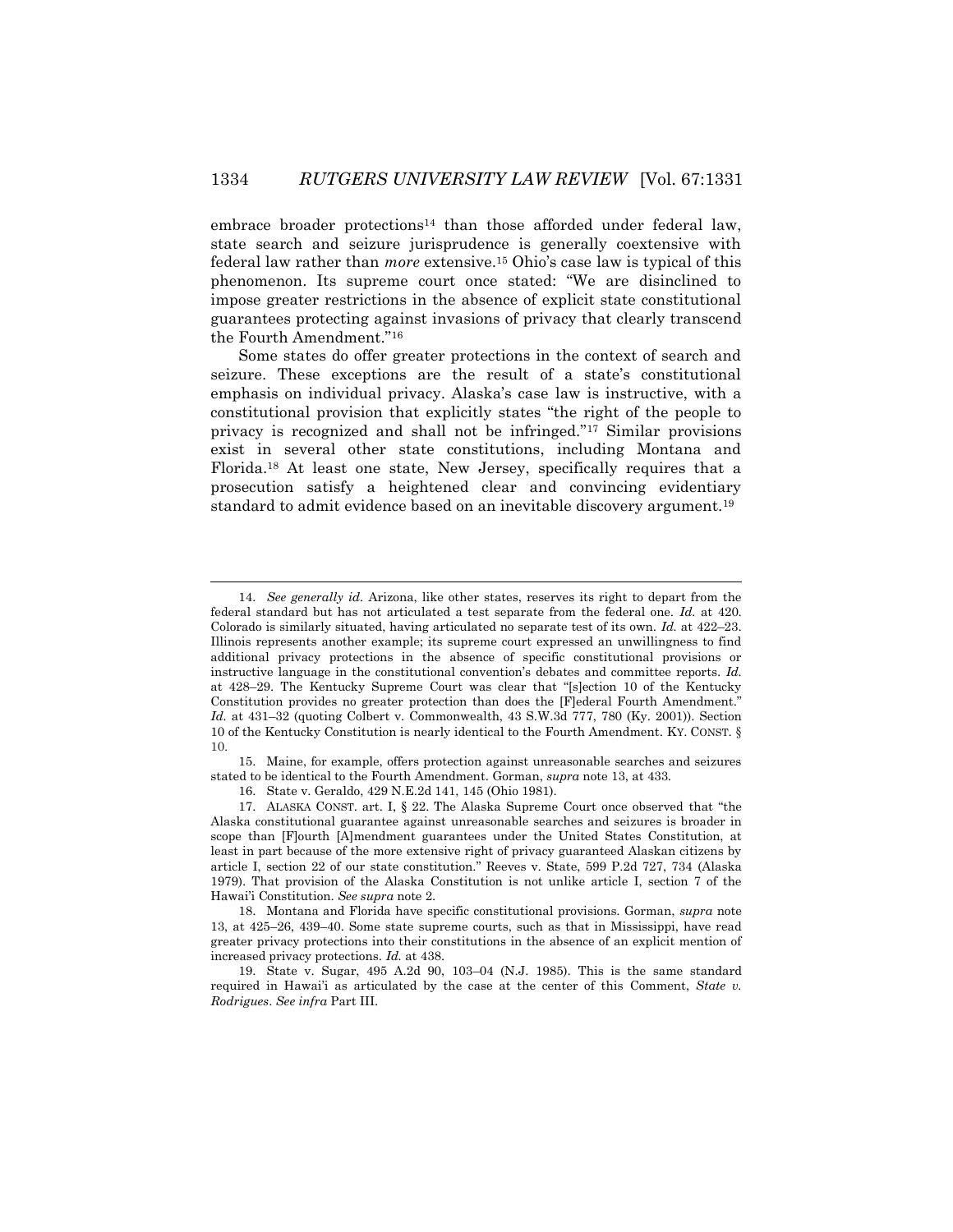#### *C. The inevitable discovery rule under Hawai'i state law*

In *State v. Lopez*, the Hawai'i Supreme Court announced for the first time that the exclusionary rule would also serve to protect the privacy rights of citizens as described in article I, section 7<sup>20</sup> of the Hawai'i Constitution, and not merely to deter illegal police conduct.<sup>21</sup> The court noted that while the U.S. Supreme Court had unequivocally stated that the federal rule's primary purpose was to deter police misconduct, the rule's purpose under Hawai'i law had yet to be fully defined by the state's supreme court.<sup>22</sup> Having thus reserved room to maneuver on the issue, the court held that interpreting the exclusionary rule in Hawai'i to protect privacy rights in addition to deterrence was consistent with the court's previous interpretations of article I, section  $7<sup>23</sup>$  That provision<sup>24</sup> of the Hawai'i Constitution is largely the same as the Fourth Amendment to the U.S. Constitution, but with a key difference which impacts the interpretation of the inevitable discovery rule in Hawai'i, namely an express privacy protection clause which reads: "The right of the people to be secure . . . against . . . invasions of privacy shall not be violated . . . ."<sup>25</sup>

22. *Lopez*, 896 P.2d at 902.

<sup>20.</sup> See *supra* note 2 for the text of the state's constitutional provision. The dual purpose of Hawai'i's exclusionary rule is to be contrasted with more lax standards that allow for greater admission of evidence secured in invalid searches. *See supra* Part II.B.

<sup>21.</sup> 896 P.2d 889, 902 (Haw. 1995). In *Lopez*, a drug crime suspect's non-cohabitating mother gave permission for a detective to search the suspect's house for evidence of drug possession, though the mother had no actual authority to consent to this search. *Id.* at 894, 901. The court, relying on this greater constitutional right to privacy, held that reasonably relied upon apparent authority to consent to a search was not sufficient to make the search valid. *Id.* at 903. The court determined that actual authority to consent to a search was required, representing another rejection of a federal standard, as the court pointed out that apparent authority to consent to a search is the accepted standard under federal law. *Id.*  That federal standard was announced in 1990*.* Illinois v. Rodriguez, 497 U.S. 177 (1990). In that case, a woman who had recently moved out of an apartment consented to the police performing a search there. *Id.* at 179. The police did so after the woman referred to the apartment as "our[s]" and represented that she had clothes and furniture there. *Id.*  Apparently believing that the woman still lived there, the police conducted their search and arrested the occupant for drug possession. *Id.* at 180. The Supreme Court held that no Fourth Amendment violation takes place when the police reasonably believe the person consenting to the search had authority to do so. *Id.* at 187–89. Prior to this pronouncement in *Lopez*, the Hawai'i exclusionary rule functioned like the federal one, merely as a tool for deterring police misconduct. State v. Furuyama, 637 P.2d 1095, 1104 (Haw. 1981).

<sup>23.</sup> *Id.* The court held that this interpretation was consistent with previous interpretations "whether or not the interpretations were based on the added privacy protection afforded by our constitution." *Id.* Curiously, the court did not cite or refer to any of these previous interpretations with specificity when saying so.

<sup>24.</sup> See *supra* note 2, for the text of the Hawai'i constitutional provision.

<sup>25.</sup> HAW. CONST. art. I, § 7.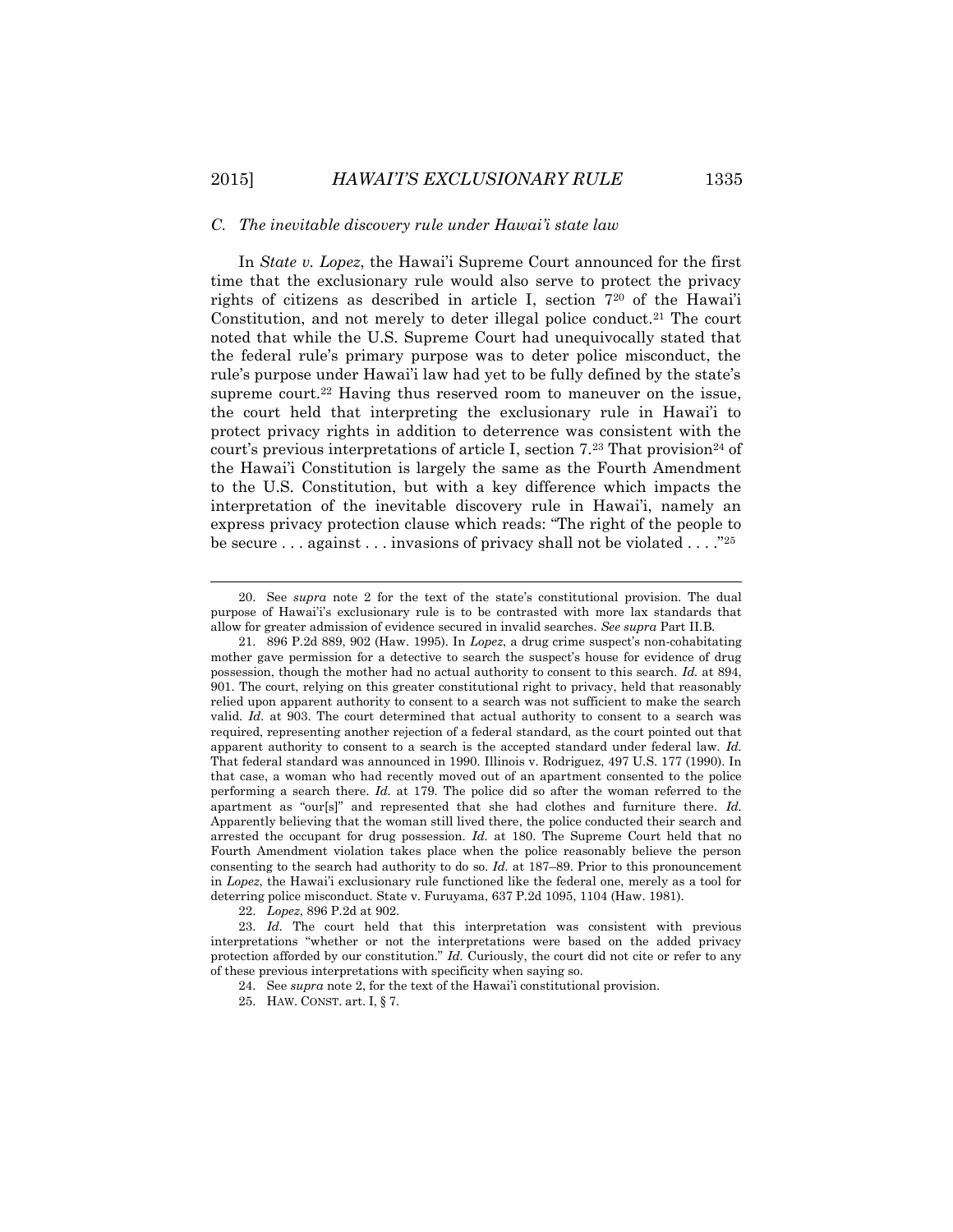One of the authorities cited as justification by the court in *Lopez* was the earlier Hawai'i case *State v. Kaluna*, in which the state's supreme court held that compliance with article I, section 5 of the Hawai'i Constitution required that "governmental intrusions into the personal privacy of citizens of this State be no greater in intensity than absolutely necessary under the circumstances."<sup>26</sup> Relying on two separate constitutional provisions that encouraged privacy protection, the *Lopez*  court established privacy protection as a central purpose of the exclusionary rule.<sup>27</sup> Thereafter, the *Lopez* court then turned to modifying the inevitable discovery rule's standard of proof to comply with that dual purpose.

The court held that because the inevitable discovery rule requires speculation on the part of a court, and because of the abovementioned privacy protections explicitly afforded by the Hawai'i Constitution, a heightened burden of proof was necessary to ensure that speculation, which impacts the privacy rights of Hawaiian citizens, be "as close to correct as possible."<sup>28</sup> Rejecting the federal preponderance of the evidence standard,<sup>29</sup> the Hawai'i Supreme Court held that clear and convincing evidence was the only acceptable standard for application of the inevitable discovery rule.<sup>30</sup>

#### III. STATEMENT OF THE CASE

On November 23, 2008, Officer Scott Williamson observed petitionerdefendant Marco Rodrigues at Hanamaulu Beach Park sleeping in a car with an expired safety sticker.<sup>31</sup> Upon waking the petitioner, the officer requested that the petitioner provide his license and vehicle registration, which the petitioner was unable to do, though he did verbally identify himself.<sup>32</sup> The officer learned from his dispatcher that there were three

 $\overline{a}$ 

32. *Id.*

<sup>26.</sup> 520 P.2d 51, 58–59 (Haw. 1974). This language evinces much different priorities than those advanced by the U.S. Supreme Court, which opined that excluding even ill gotten evidence was an "admittedly drastic and socially costly course." Nix v. Williams, 467 U.S. 431, 442 (1984).

<sup>27.</sup> *Lopez*, 896 P.2d at 902.

<sup>28.</sup> *Id.* at 907.

<sup>29.</sup> *Nix*, 467 U.S. at 444.

<sup>30.</sup> *Lopez*, 896 P.2d at 907. See *supra* note 9, for a brief discussion of Justice Brennan's dissenting opinion in *Nix*. The Hawai'i Supreme Court found his opinion persuasive and adopted his position when deciding *Lopez*. 896 P.2d at 907. The evidence suppressed in *Lopez*, a bag of cocaine obtained in an invalid, warrantless search of a private residence, was deemed by the court not to be "inevitably discovered" because the prosecution failed to meet the clear and convincing evidence standard. *Id.* at 893.

<sup>31.</sup> State v. Rodrigues, 286 P.3d 809, 811 (Haw. 2012).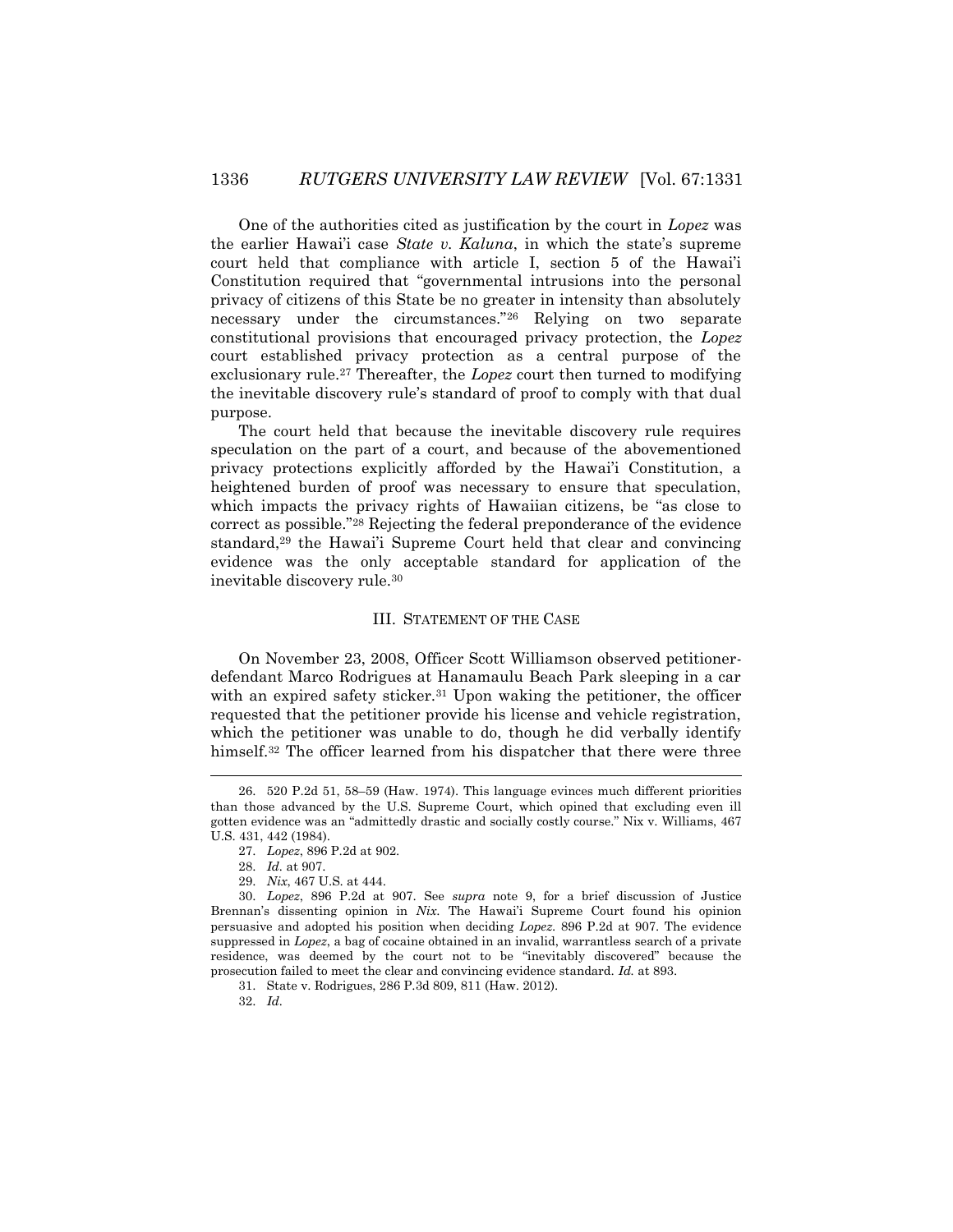outstanding bench warrants for the petitioner, so he placed the petitioner under arrest.<sup>33</sup>

Officer Williamson handcuffed the petitioner, though the record contains no evidence indicating whether his hands were placed in front of or behind him while handcuffed.<sup>34</sup> While the petitioner was handcuffed, the officer proceeded to search his person, pulling his pockets out from the outside.<sup>35</sup> Within the petitioner's left pocket the officer discovered a small plastic bag containing methamphetamine.<sup>36</sup> The officer placed the petitioner under arrest and transported him to the cellblock at the Kaua'i police station, and he was subsequently charged with a drug offense.<sup>37</sup> Before trial the petitioner filed a motion to suppress the methamphetamine, arguing that it was seized during an illegal search of his pockets in violation of his rights under the Fourth and Fourteenth Amendments to the U.S. Constitution and article I, section 7 of the Hawai'i Constitution.<sup>38</sup>

The petitioner argued that the methamphetamine was not found in a legitimate search incident to a lawful arrest. Under Hawai'i law, such a search can only be conducted where it is "reasonably necessary to discover the fruit or instrumentalities of the crime for which the defendant is arrested, or to protect the officer from attack, or to prevent the offender from escaping."<sup>39</sup> Additionally, the arresting officer did not first conduct a pat-down search which would give reason to believe that the petitioner was concealing contraband.<sup>40</sup>

In response, the State argued that the search was a valid search incident to arrest which afforded the officer an opportunity to discover hidden weapons or means of escape.<sup>41</sup> Alternatively—and more

<sup>33.</sup> *Id.* The outstanding bench warrants were for contempt of court. *Id.*

<sup>34.</sup> No testimony was offered in court to show that the petitioner was handcuffed; this information comes from the petitioner's motion to suppress. *Id.* at 811 n.3. The location of the petitioner's hands while handcuffed seems irrelevant, but is important to the applicability of Hawai'i's exclusionary rule in this case.

<sup>35.</sup> *Id.* at 811.

<sup>36.</sup> *Id.*

<sup>37.</sup> *Rodrigues*, 286 P.3d at 811. That offense was "Promoting a Dangerous Drug in the Third Degree." HAW. REV. STAT. § 712-1243 (2004).

<sup>38.</sup> *Rodrigues*, 286 P.3d at 811–12. See *supra* note 2, for the text of article I, section 7 of the Hawai'i Constitution. The Fourth Amendment is almost identical to this provision. The search of the petitioner's pockets was asserted to be illegal under *State v. Enos*. 720 P.2d 1012 (Haw. 1986). *Enos* states that a police officer is entitled only to a pat-down search when there is no expectation that fruits or instrumentalities of the crime for which the suspect is arrested will be found. *Id.* at 1014–15.

<sup>39.</sup> *Rodrigues*, 286 P.3d at 812 (quoting *Enos*, 720 P.2d at 1014).

<sup>40.</sup> *Id.*

<sup>41.</sup> *Id.*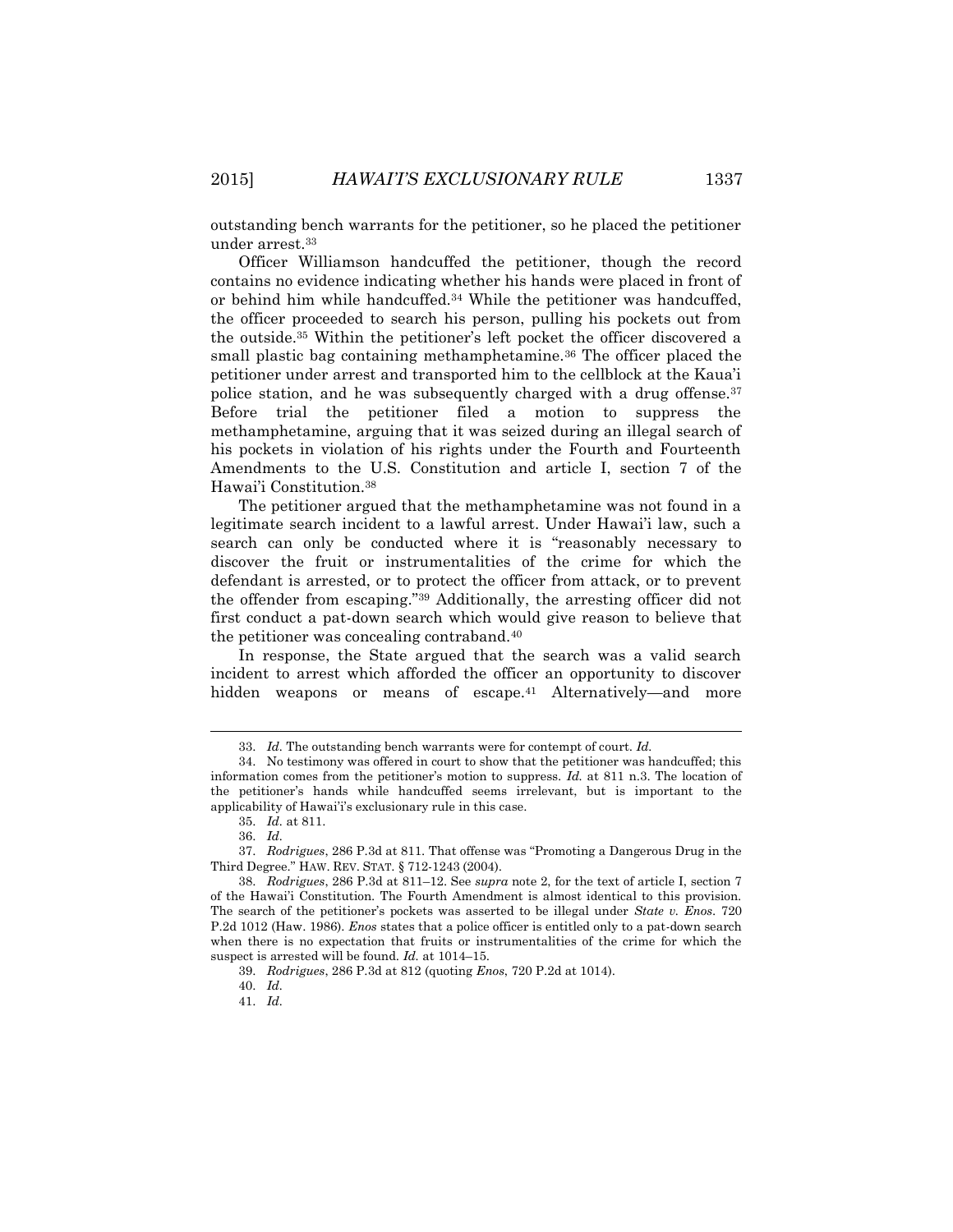importantly—the State argued that even if the search was illegal, the evidence should not be suppressed under the inevitable discovery exception to the exclusionary rule as the methamphetamine would have been found in a "pre-incarceration custodial search" once the petitioner had been brought to the cellblock.<sup>42</sup>

The trial court granted the motion to suppress.<sup>43</sup> The prosecution appealed the decision to the ICA arguing that the trial court erred when it found that the State had failed to "establish by clear and convincing evidence that the methamphetamine was admissible pursuant to the rule."<sup>44</sup> The ICA agreed and remanded the case back to the trial court to make a determination; the trial court did so and once more granted the motion to suppress.<sup>45</sup> The State appealed again, and the ICA once more vacated the suppression order and remanded the case.<sup>46</sup> The petitioner appealed to the Hawai'i Supreme Court—alleging that it was error to hold that the State had met its clear and convincing evidentiary burden—and was granted certiorari.<sup>47</sup> The state supreme court held that the State did not show by clear and convincing evidence that the petitioner's methamphetamine would have been inevitably discovered regardless of the intervening illegal search, and Hawai'i's exclusionary rule barred admission of the methamphetamine.<sup>48</sup>

#### IV. THE COURT'S REASONING

The Hawai'i Supreme Court's opinion in this case was unanimous.<sup>49</sup> The court looked at the petitioner's argument over the inevitable discovery exception as two related arguments: first, "the ICA majority erred in concluding the court failed to make the necessary findings relevant to inevitable discovery," and second, "the ICA majority erred in

 $\overline{\phantom{a}}$ 

<sup>42.</sup> *Id.*

<sup>43.</sup> *Id.* at 813.

<sup>44.</sup> *Id.* (citing State v. Rodrigues, 225 P.3d 671, 675 (Haw. Ct. App. 2010)).

<sup>45.</sup> *Rodrigues*, 286 P.3d at 813.

<sup>46.</sup> *Id.* at 815.

<sup>47.</sup> *Id.* at 817. The petitioner brought up another issue in addition to questioning whether the ICA gravely erred in finding that the State had met its clear and convincing burden: "[w]hether the ICA gravely erred in failing to disregard [] points of error" alleged by the State in its ICA appellate brief that the petitioner holds were not properly brought to the attention of the ICA as required by Hawai'i Rules of Appellate Procedure 28(b)(4). *Id.* at 816. The supreme court found against the petitioner on this question, holding that the respondent had "preserved its points of error in its filings with the court." *Id.* at 817–18.

<sup>48.</sup> *Id.* at 810.

<sup>49.</sup> Justice Acoba drafted the opinion. *Id.*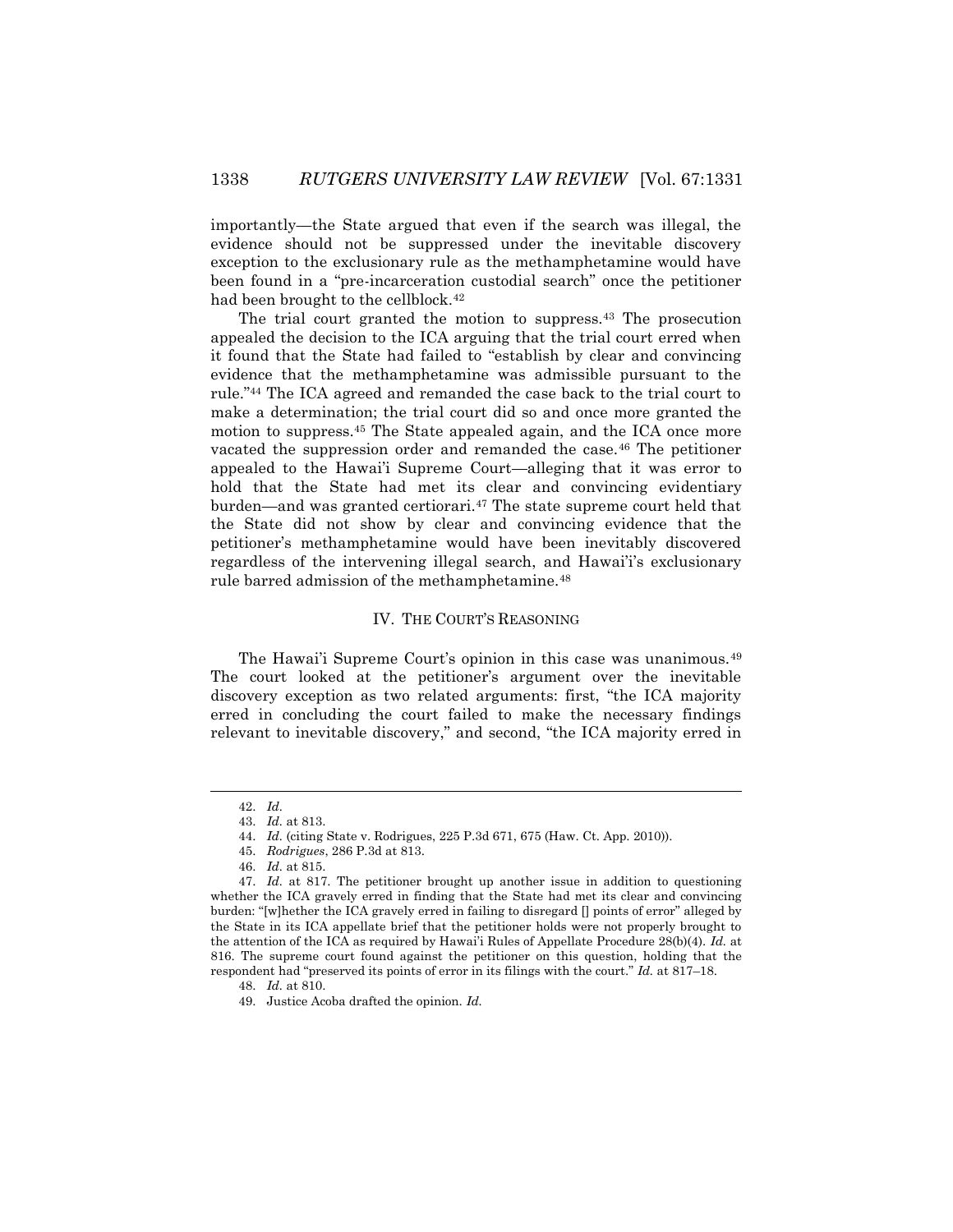concluding [the] [r]espondent met its burden of proving the methamphetamine would have been inevitably discovered."<sup>50</sup>

The court found that the lower court had made ample findings relevant to inevitable discovery and that the ICA was incorrect in holding otherwise.<sup>51</sup> The petitioner pointed to specific numbered findings of fact and conclusions generated by the lower court to support its conclusion, but the supreme court held that "*all* of the court's findings relate to its conclusion."<sup>52</sup> The court pointed out that the findings in question "were based on the evidence presented by [the] [r]espondent concerning [the] [p]etitioner's arrest, the unlawful search of [the] [p]etitioner during which the methamphetamine was discovered, the matters that transpired up until the point [the] [p]etitioner was placed in a cellblock, and the inventory search."<sup>53</sup>

The court was unconvinced by the State's argument to the ICA that the lower court had failed to make any findings about what occurred when the petitioner was placed in the police car after being arrested and handcuffed.<sup>54</sup> Pointing out that it was the respondent's burden to introduce clear and convincing evidence, the court suggested that the State *could* have offered evidence of how the petitioner was restrained, whether he could access his pockets to discard contraband, and whether he was being continuously observed.<sup>55</sup> The State had, of course, offered no such evidence.

Additionally, the respondent's argument that the lower court's findings were insufficient because they failed to include an express

l

<sup>50.</sup> *Id.* at 818. The court stated that the petitioner had "essentially adopt[ed] the position of the ICA dissent." *Id.* Judge Reifurth, sitting on the ICA panel, filed a dissent in which he argued that the lower court made no reversible error and that the evidence should have been suppressed under Hawai'i's exclusionary rule. *Id.* at 815–16 (citing State v. Rodrigues, No. 30692, 2012 WL 917514, at \*11 (Haw. Ct. App. Mar. 19) (Reifurth, J., dissenting), *vacated*, 286 P.3d 809 (Haw. 2012)).

<sup>51.</sup> *Rodrigues*, 286 P.3d at 819.

<sup>52.</sup> *Id.* at 818. Specifically, the petitioner pointed out the lower court's findings and conclusions that: 1) the officer testified that he had no reason to believe the petitioner was concealing anything; 2) the inevitable discovery rule did not apply because the State did not produce clear and convincing evidence demonstrating that the petitioner was incapable of discarding the contraband; 3) the officer failed to testify that the petitioner was restrained in such a way that he would be unable to discard the contraband; 4) the State did not present evidence that an officer continuously observed the petitioner after arrest; and 5) the petitioner never testified or acknowledged that he could not retrieve and discard the contraband. *Id.* at 813–14.

<sup>53.</sup> *Id.* at 818.

<sup>54.</sup> *Id.* at 818–19.

<sup>55.</sup> *See id.* at 818. These rulings appear to be lifted directly from the findings and conclusions of the lower court, which pointed out that no such evidence had been introduced. *See supra* note 34.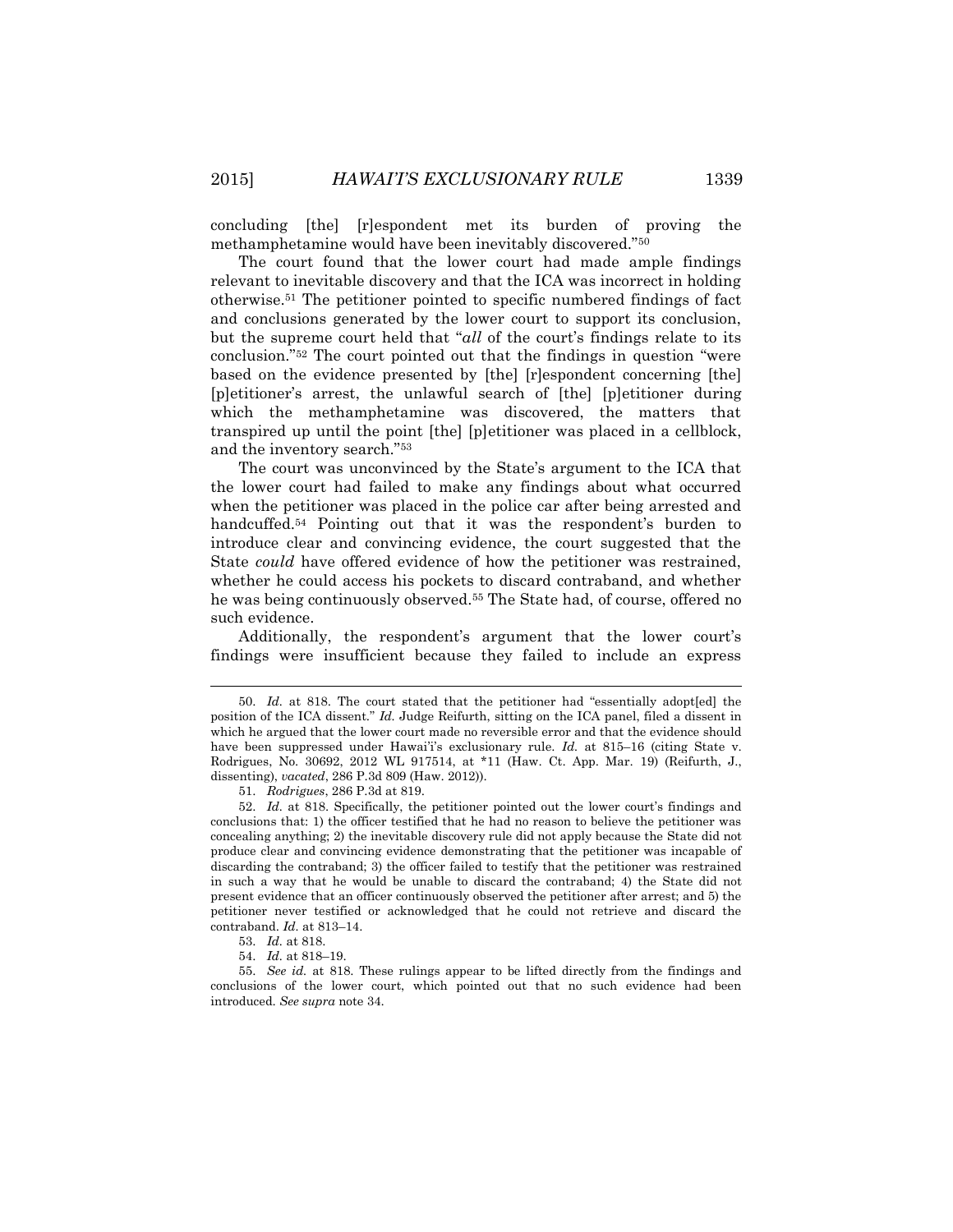assignment of credibility and weight given to Officer Williamson's testimony fell on deaf ears. The court pointed out that no such requirement to make an express finding exists.<sup>56</sup> Furthermore, the court stated that the credibility of the officer's testimony had little bearing on the lower court's decision and that the lower court had, at any rate, accepted the officer's testimony as true.<sup>57</sup>

Next, the court addressed the respondent's contention that this case mirrored another Hawai'i inevitable discovery case to the extent that the previous case's result should control. That case was *State v. Silva*, <sup>58</sup> in which drug paraphernalia recovered from a defendant under broadly similar circumstances was held admissible under the inevitable discovery exception.<sup>59</sup> The court distinguished the present case from *Silva* for several reasons. First, if the police version of events in that case was to be believed, the search was validly made incident to arrest.<sup>60</sup> If the defendant's version of events was to be believed, the contraband would have been inevitably discovered "because the defendant testified that he was unable to access his pockets while his hands were handcuffed."<sup>61</sup> The court pointed out that in the present case the respondent offered testimony that the officer "pulled out [the petitioner]'s pocket to look for a means of escape," suggesting that the petitioner could have accessed his pockets after being handcuffed.<sup>62</sup>

The court went on to address the second argument raised by the petitioner: that the ICA erred in holding that the respondent had shown by clear and convincing evidence that police would have inevitably discovered the methamphetamine.<sup>63</sup> Before resolving this issue, however, the court provided an overview of how Hawai'i's inevitable discovery

 $\overline{\phantom{a}}$ 

63. *Id.* at 816–17, 820.

<sup>56.</sup> *Rodrigues*, 286 P.3d at 819.

<sup>57.</sup> *Id.* "None of the parties disputed his testimony. The court concluded based on [the] [r]espondent's evidence, and particularly Officer Williamson's testimony, that [the] [r]espondent had not established by clear and convincing evidence that the methamphetamine would have been inevitably discovered . . . ." *Id.*

<sup>58.</sup> 979 P.2d 1137 (Haw. Ct. App. 1999).

<sup>59.</sup> *Rodrigues*, 286 P.3d at 819–20. Interestingly, the *Silva* court made no conclusion about the validity of the search. The ICA's holding that the contraband would have been inevitably discovered rendered that inquiry irrelevant. *Id.* at 820.

<sup>60.</sup> *Id.* (citing *Silva*, 979 P.2d at 1147–48).

<sup>61.</sup> *Id.* The question of which version of events was the correct one was never resolved. It is worth noting that Justice Acoba also crafted the language quoted by the *Rodrigues* court from *Silva* on this issue in a concurring opinion. *Id.* (citing *Silva*, 979 P.2d at 1147 (Acoba, J., concurring)).

<sup>62.</sup> *Id.* (quoting State v. Rodrigues, No. 30692, 2012 WL 917514, at \*9 (Haw. Ct. App. Mar. 19) (Reifurth, J., dissenting), *vacated*, 286 P.3d 809 (Haw. 2012)).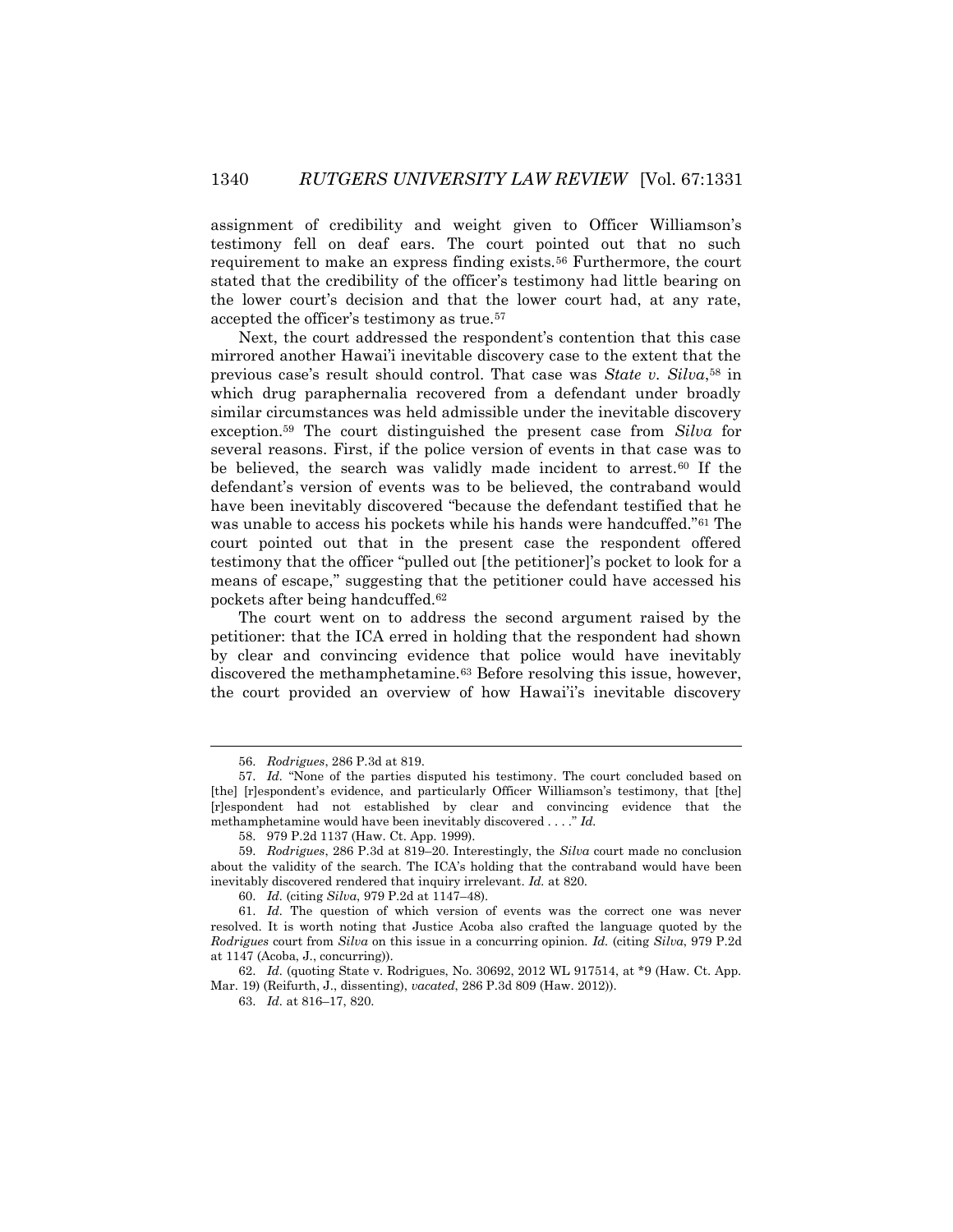exception functions and how it differs from the federal rule which inspired it.<sup>64</sup>

Unlike the federal rule, Hawai'i's inevitable discovery exception does not simply function to deter police misconduct. In 1995, the Hawai'i Supreme Court pronounced, "an equally valuable purpose of the exclusionary rule under article I, section 7, is [to protect the privacy] rights of our citizens."<sup>65</sup>

## V. AUTHOR'S ANALYSIS

The court in *Rodrigues* provided a thorough and grounded legal justification for its application of the inevitable discovery rule under Hawai'i law. Part A will assert that the court's legal analysis was directly in line with Hawai'i precedent; Part B will explore the possible implications of the inevitable discovery rule as it is applied in Hawai'i; and Part C will recommend that Hawai'i's approach be encouraged insofar as it provides greater constitutional privacy protections.

#### *A. Soundness*

The interpretation of the court in *Rodrigues* was correct and in accordance with Hawai'i law. The court adhered to Hawai'i's uncommon interpretation of the exclusionary and inevitable discovery rules, recognizing that: 1) in Hawai'i, the exclusionary rule exists to protect privacy as well as discourage police misconduct, and 2) in Hawai'i, the evidentiary burden for proving inevitable discovery is the clear and convincing standard.<sup>66</sup> The *Rodrigues* court relied principally on *Lopez*, 67 which established both the dual-purpose role of Hawai'i's exclusionary rule and the evidentiary standard for inevitable discovery under Hawaiian law. The court also interpreted Hawai'i's inevitable discovery rule correctly per the guidelines established in *Silva*, a factually similar case in which Hawai'i's inevitable discovery rule was *successfully* invoked.<sup>68</sup>

 $\overline{\phantom{a}}$ 

<sup>64.</sup> *Id.* at 820. Within the case, a discussion of *Nix v. Williams*, 467 U.S. 431 (1984) follows. *See supra* note 8.

<sup>65.</sup> State v. Lopez, 896 P.2d 889, 902 (Haw. 1995).

<sup>66.</sup> *See Rodrigues*, 286 P.3d at 822–23.

<sup>67.</sup> *Id.* at 821–23*.*

<sup>68.</sup> State v. Silva, 979 P.2d 1137, 1147 (Haw. Ct. App. 1999). In *Silva*, a drug pipe was deemed admissible because the prosecution was able to show by clear and convincing evidence that the evidence would have been inevitably discovered. *Id.* at 1146–47. This satisfaction of the clear and convincing evidence standard served as a model for the *Rodrigues* court. *See* 286 P.3d at 822–23.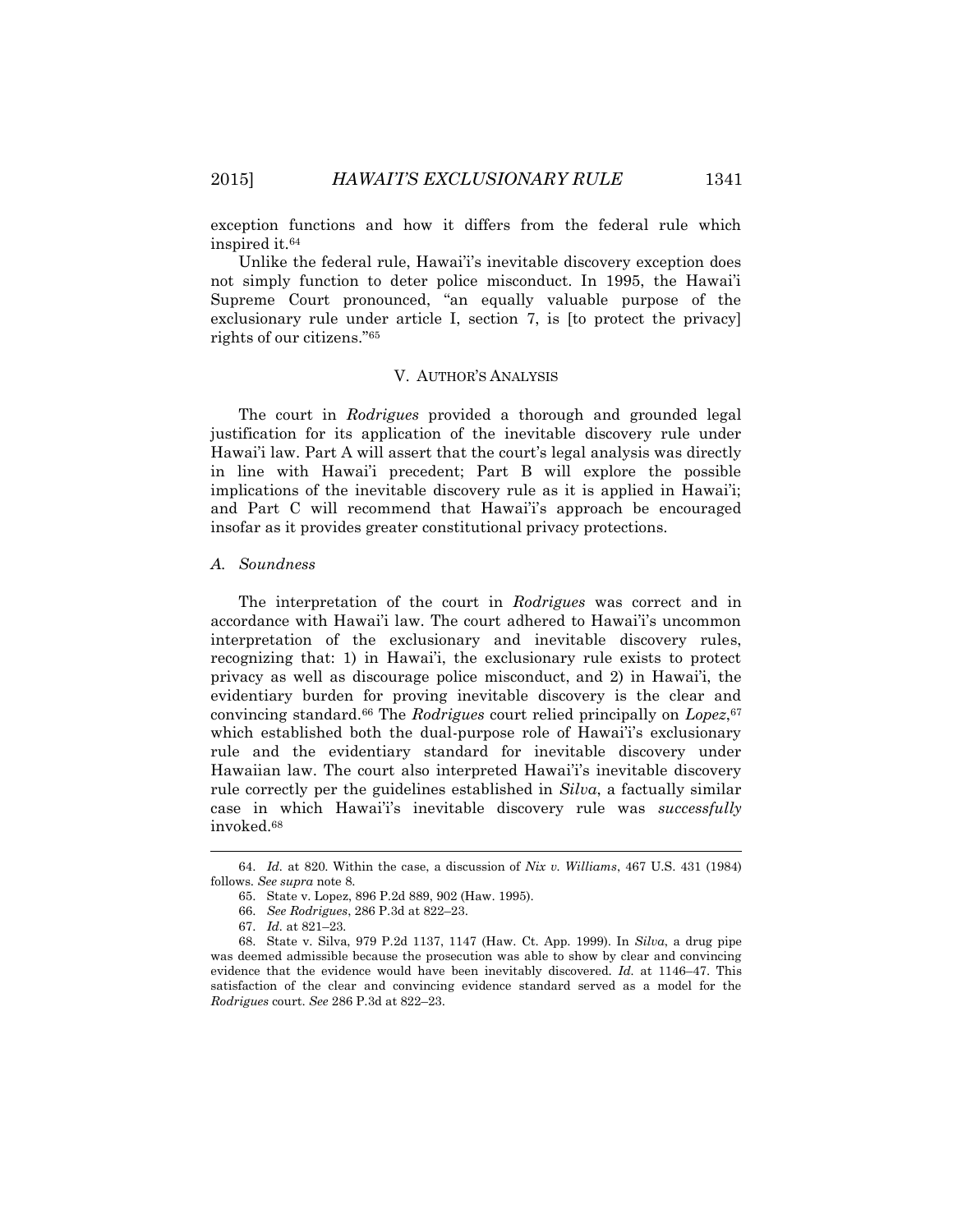## 1. Consistency with Hawai'i's dual-purpose exclusionary rule

The court properly applied the law established in *Lopez* to the facts in *Rodrigues*. To its credit, the *Rodrigues* court provided a lengthy and thorough discussion of the development of Hawai'i's exclusionary rule, paying particular attention to the greater privacy protections afforded under Hawai'i law.<sup>69</sup> This focus on the *Lopez* court's insistence on a legal framework which better protects citizen privacy is well placed, providing a bedrock upon which the *Rodrigues* court's own legal analysis is based. Consistent with that controlling authority in *Lopez*, the *Rodrigues* court opined that to allow the prosecution to admit this illegally obtained evidence without a stronger showing of its inevitable discovery would effectively rubberstamp the gains of illegal searches as long as the police later transported the defendant to a cellblock and conducted a search after the fact.<sup>70</sup> This dicta relays the *Lopez* conclusion that it is not simply the prosecution's burden to prove that evidence would still have been there when police later performed the search, but that the burden itself is quite high. The court in *Rodrigues* opined that there are only "discrete exceptions" to article I, section 7's general prohibition on unreasonable searches and seizures.<sup>71</sup> The court was clearly mindful of the focus on privacy announced in *Lopez* when it stated that to allow police procedure to overcome the general prohibition would render the discrete exceptions void.<sup>72</sup> Such a broad—and easily applied—exception to the prohibition on unreasonable searches and seizures would be contrary to article I, section 7's express declaration of a right to be free from invasions of privacy.<sup>73</sup>

Additionally, the *Rodrigues* court further demonstrated its reliance on existing law when it cited to specific language in the *Lopez* opinion, which grounds the greater Hawaiian right to privacy in another provision of the Hawai'i Constitution.<sup>74</sup> That provision is article I, section 5, which the *Lopez* court acknowledged as requiring that "governmental intrusions into the personal privacy of citizens of this State be no greater in

<sup>69.</sup> *Rodrigues*, 286 P.3d at 820–23.

<sup>70.</sup> *Id.* at 823–24. The court opined that "virtually every unconstitutional search incident to arrest, or any unconstitutional search of a defendant after his or her arrest . . . would be validated upon a showing by the State that, after the search, the defendant was transported to the cellblock and an inventory search conducted." *Id.*

<sup>71.</sup> *Id.*

<sup>72</sup>*. See id.*

<sup>73.</sup> HAW. CONST. art. I, § 7.

<sup>74.</sup> *Rodrigues*, 286 P.3d at 823 (citing State v. Lopez, 896 P.2d 889, 902 (Haw. 1995)).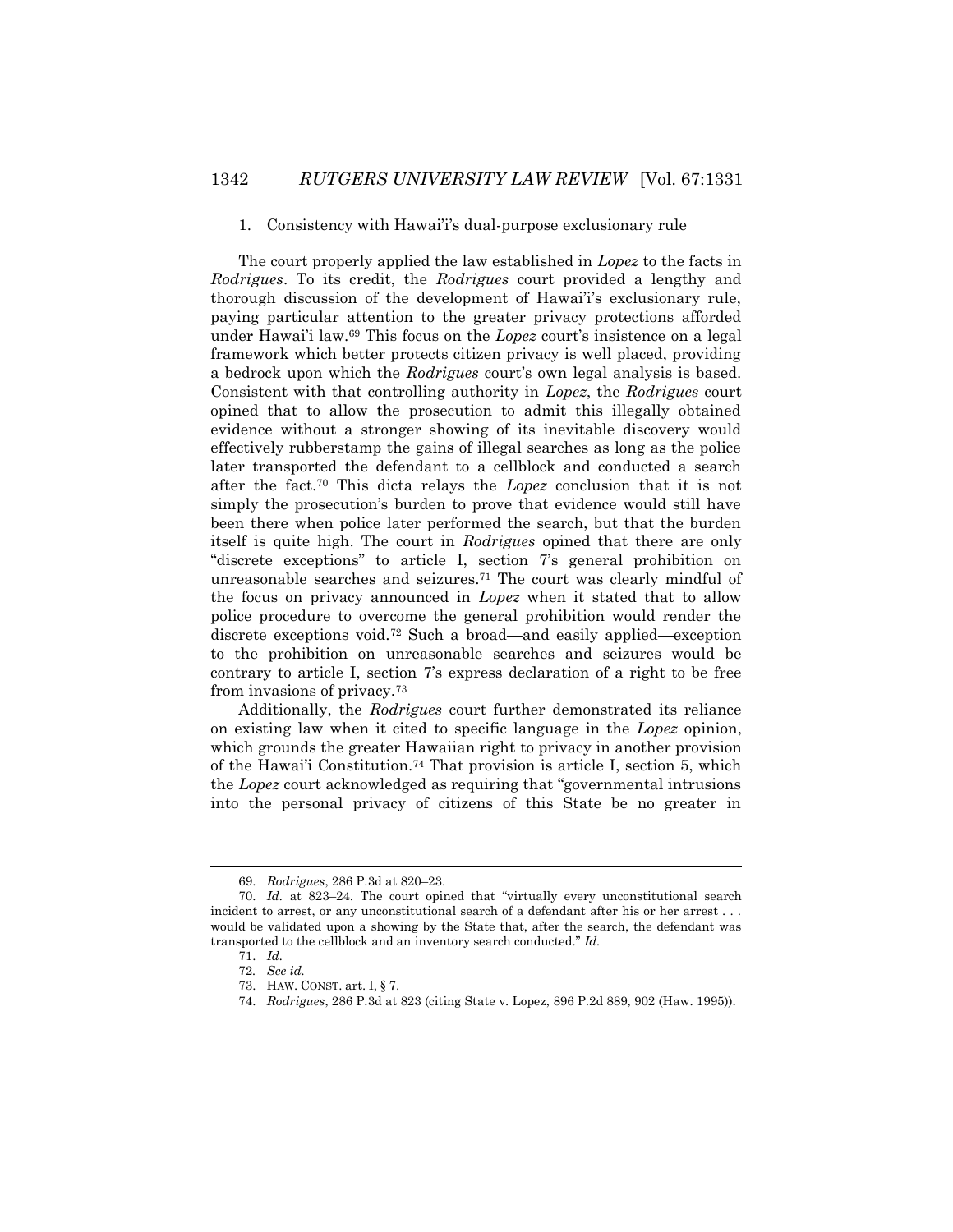intensity than absolutely necessary."<sup>75</sup> The court held that turning the *Rodrigues* petitioner's pockets inside out was not necessary to search for the instrumentalities or fruits of the crime for which he was arrested; accordingly, the search was an unreasonable violation of his privacy.<sup>76</sup>

2. Consistency with the clear and convincing evidence standard

The court's application of the clear and convincing evidence standard is appropriate under existing Hawaiian law. The court stuck tightly to guidelines established in a factually similar case, *State v. Silva*. <sup>77</sup> In that case, as in *Rodrigues*, police recovered drug evidence after a search of a defendant's pockets.<sup>78</sup> Unlike in *Rodrigues*, however, the *Silva* prosecution was able to show by clear and convincing evidence that the items recovered from the defendant would still have been there at a cellblock inspection because of the defendant's inability to throw them away.<sup>79</sup> The most compelling evidence to support this was testimony from the defendant himself in which he stated that he was unable to access the pockets from which the police officer removed the evidence in question because the officer had handcuffed him.<sup>80</sup> The court clearly found this distinction important, pointing out that the prosecution in *Rodrigues* offered no evidence that the handcuffed petitioner was unable to reach his pockets or otherwise remove evidence carried on his person; indeed, the prosecution offered evidence to suggest that the *Rodrigues* petitioner

 $\overline{\phantom{a}}$ 

<sup>75.</sup> *Lopez*, 896 P.2d at 901–02 (quoting State v. Kaluna, 520 P.2d 51, 58–59 (Haw. 1974)). The *Kaluna* court dealt with the admissibility of drugs recovered in a police station search of an arrestee. 520 P.2d at 54. The court held that since the arrestee was detained in connection with a violent robbery involving a pistol, a search could be conducted only to the extent absolutely necessary to turn up instrumentalities or fruits of that crime. *Id.* at 59. The drugs recovered from the arrestee were in a small paper packet in which it was unlikely that any instrumentalities or fruits of the crime were secreted away. *Id.* Thus, the opening of the packet by police personnel was held to be an unreasonable search. *Id.* at 59– 60.

<sup>76.</sup> *Rodrigues*, 286 P.3d at 823. Officer Williamson arrested the petitioner for outstanding bench warrants issued for contempt of court; it is unlikely Officer Williamson would have discovered any instrumentalities or fruits of that crime in an exhaustive search of the petitioner's person. *See supra* text accompanying notes 31–33.

<sup>77.</sup> 979 P.2d 1137 (Haw. Ct. App. 1999).

<sup>78.</sup> *Id.* The *Silva* court entered no finding as to the validity of the search but found it unnecessary to do so as the prosecution singularly relied upon an inevitable discovery argument. *See supra* note 59.

<sup>79.</sup> *Silva*, 979 P.2d at 1146.

<sup>80.</sup> *Id.* at 1140. The defendant's exact words were: "I wasn't able to go into any other pockets to get out any contents that was in there because I was already handcuffed." *Id.*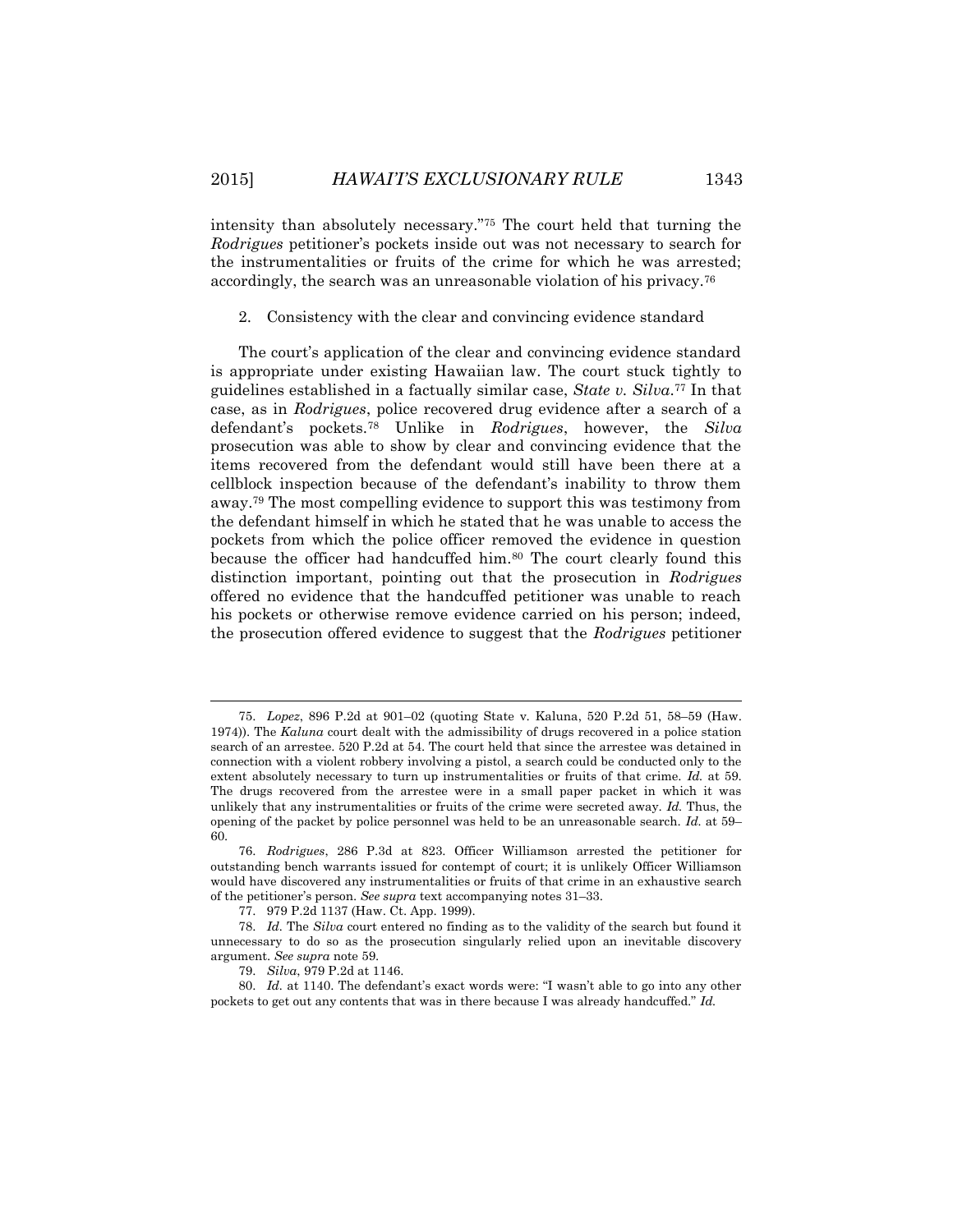*could* access his pockets.<sup>81</sup> It is important that the court made this distinction, as it forces compliance with the *Lopez* standard which might be missed if a less intensive inquiry of the facts were conducted.<sup>82</sup> The court's insistence on such a fact-specific inquiry is entirely consistent with Hawai'i law.<sup>83</sup> To require less depth in reviewing the facts would rob the clear and convincing standard adopted in *Lopez* of its utility and permit the sort of inevitable discovery rubberstamping that the court wished to avoid.<sup>84</sup>

#### *B. Implications*

 $\overline{\phantom{a}}$ 

The court's interpretation of the inevitable discovery rule to exclude evidence of methamphetamine recovered in an invalid search proves the high court's willingness to diverge from federal law and embrace the broader protections explicit in its state constitution.<sup>85</sup> The textual differences between article I, section 7 of the Hawai'i Constitution and

82. The *Rodrigues* court, which was greatly persuaded by Judge Reifurth's dissenting opinion in the ICA, noted his point that

[a]rrestees have been known to discard evidence, and it is the State's burden, once the underlying search has been determined to be illegal, to establish by clear and convincing evidence that an arrestee would not be able to discard the evidence that the State contends would inevitably have been discovered.

286 P.3d at 816 (alteration in original) (quoting State v. Rodrigues, No. 30692, 2012 WL 917514, at \*11 (Haw. Ct. App. Mar. 19) (Reifurth, J., dissenting), *vacated*, 286 P.3d 809 (Haw. 2012)).

Judge Reifurth provided as examples three out-of-state cases in which handcuffed defendants had allegedly hidden cocaine while being transported in the back seat of a patrol car: *State v. Jimenez*, 808 A.2d 1190 (Conn. App. Ct. 2002), *Simmons v. State*, 681 S.E.2d 712 (Ga. Ct. App. 2009), and *Williams v. State*, 784 S.W.2d 428 (Tex. Crim. App. 1990). *Rodrigues*, 2012 WL 917514, at \*8 (quoting State v. Rodrigues, 225 P.3d 671, 677 (Haw. Ct. App. 2010)).

83. The *Lopez* court echoed the sentiment of Justice Brennan's dissent in *Nix v. Williams*, stating: "[B]ecause we want to ensure that the added protection in the Hawai'i Constitution is not vitiated by a 'bad guess,' we require the prosecution to present clear and convincing evidence . . . ." State v. Lopez, 896 P.2d 889, 907 (Haw. 1995).

84. *See supra* note 70 and accompanying text.

85. *Rodrigues*, 286 P.3d at 823. "As *Lopez* declared, our exclusionary rule differs from its federal counterpart insofar as it protects individual privacy rights." *Id.* In a footnote to the *Rodrigues* opinion, the court noted its absolute freedom to interpret its state constitution to afford greater protections than its federal counterpart. *Id.* at 812 n.8.

<sup>81.</sup> *Rodrigues*, 286 P.3d at 820. The arresting officer in *Rodrigues* offered as a justification for illegally searching the petitioner's pockets his concern that the petitioner was concealing a means of escape such as a handcuff key or lock pick. *Id.* The court held that this testimony suggested the petitioner was in fact able to access his pockets. *Id.* See *supra* note 52, for a complete list of the lower court's findings, which indicated a distinct lack of evidence to meet the elevated clear and convincing burden.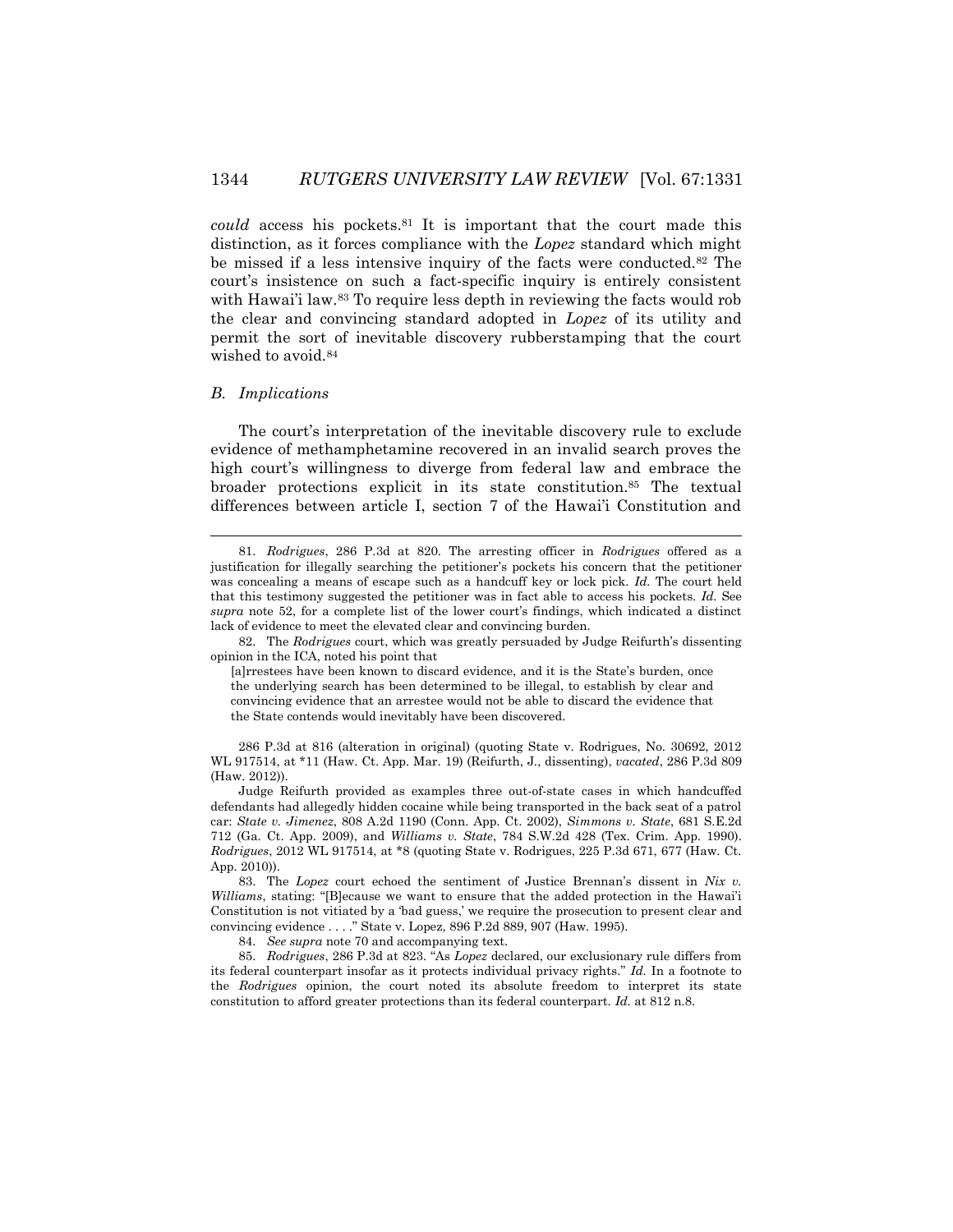the Fourth Amendment to the U.S. Constitution may be minor, but the substantive differences are quite significant.<sup>86</sup> While more cynical observers could comment that the ruling in *Rodrigues* benefits a criminal by preventing his effective prosecution, it is broadly a reinforcement of Hawai'i law which trends toward increased privacy protection. By indicating the extent of the high court's willingness to protect privacy, this ruling could force greater compliance with Hawaiian law upon police officers,<sup>87</sup> whose procedures could be sensibly modified to prevent privacy violations under the Fourth Amendment and article I, section 7 of the Hawai'i Constitution.<sup>88</sup>

### *C. Recommendations*

 $\overline{\phantom{a}}$ 

The Hawai'i Supreme Court's application of both the dual-purpose exclusionary rule and the clear and convincing evidence standard for inevitable discovery are admirable to the extent that they prioritize the protection of individual privacy. Notwithstanding concerns about social costs in allowing evidence of criminal activity to be excluded,<sup>89</sup> the Hawaiian trend toward greater constitutional protections for privacy is to be encouraged particularly in this age of casual government intrusion into citizen's lives.<sup>90</sup> An exclusionary rule with a dual purpose of deterring misconduct and protecting individual privacy—which requires an elevated burden of proof for a showing of inevitable discovery—could potentially be a powerful tool in challenging the indiscriminate collection of personal data for law enforcement purposes by a slew of government agencies.<sup>91</sup>

<sup>86.</sup> See *supra* note 2, for a discussion of the textual differences.

<sup>87.</sup> The controversy in this case would likely never have arisen had the arresting officer refrained from reaching into the petitioner's pockets and contented himself with the *Enos* pat-down. See *supra* note 38, for a brief discussion of the *Enos* pat-down standard in Hawaiian law.

<sup>88.</sup> *But see* supra note 11. Hilton argues that circumstances often encourage police to lie to advance police objectives, potentially threatening civil liberties. Hilton, *supra* note 11, at 72–73. If this phenomenon is widespread, the exclusionary rule may still be an insufficient remedy without some additional penalty applied to infringing law enforcement officers.

<sup>89.</sup> See *supra* note 10, for the *Nix*-era U.S. Supreme Court's views on the dangers of excluding evidence in a prosecution.

<sup>90.</sup> *See generally* David Gray & Danielle Citron, *The Right to Quantitative Privacy*, 98 MINN. L. REV. 62 (2013) (discussing the methods, dangers, and constitutionality of government mass surveillance).

<sup>91.</sup> *Id.* at 63–64 (discussing the extent of FBI and NSA surveillance programs, which gather personal data through telecommunications and internet access providers).